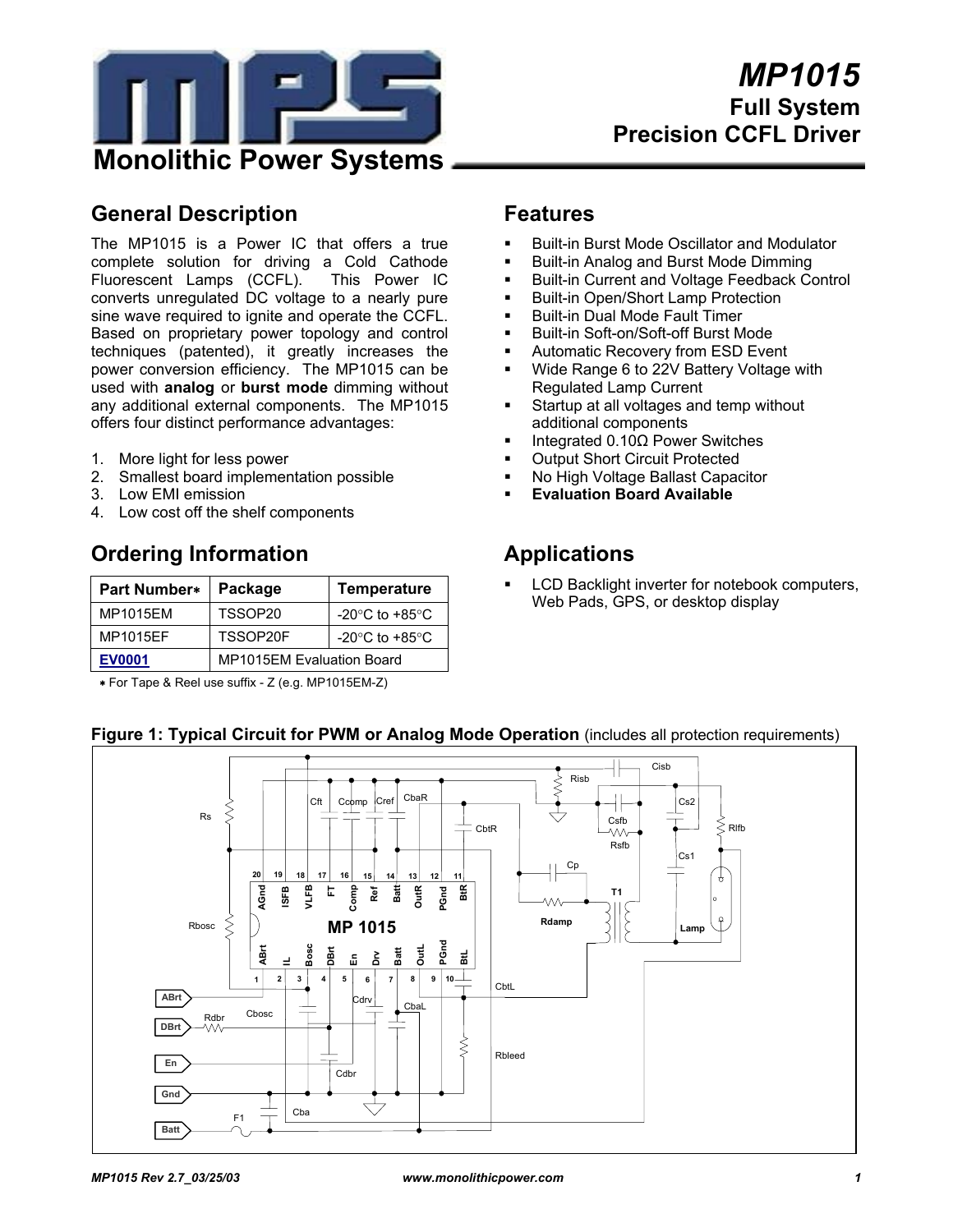

### **Absolute Maximum Ratings**

| Input Voltage (V <sub>Batt</sub> )                             | 25V                                 |
|----------------------------------------------------------------|-------------------------------------|
| IL, ISFB Input Voltages (V <sub>IL</sub> , V <sub>ISFB</sub> ) | $+/-6V$                             |
| VLFB Input Voltage (V <sub>VLFB</sub> )                        | $-0.3$ to 12V                       |
| Logic Input Voltages                                           | $-0.3$ to $6.8V$                    |
| Power Dissipation                                              | 1.0W                                |
| <b>Operating Frequency</b>                                     | 150KHz                              |
| Junction Temperature                                           | $150^{\circ}$ C                     |
| Lead Temperature (Solder)                                      | $260^{\circ}$ C                     |
| Storage Temperature                                            | $-55^{\circ}$ C to 150 $^{\circ}$ C |

### **Recommended Operating Conditions**

| -20 $\mathrm{^{\circ}C}$ to +85 $\mathrm{^{\circ}C}$ |
|------------------------------------------------------|
| 60KHz                                                |
| $0$ to 5V                                            |
| 0 to 1.8V                                            |
| 0 to 1.9V                                            |
| 6 to 22V                                             |
|                                                      |

| Thermal resistance $\theta_{JA}$ (TSSOP)  | $140^{\circ}$ C/W |
|-------------------------------------------|-------------------|
| Thermal resistance $\theta_{JA}$ (TSSOPF) | 110 $\degree$ C/W |

### **Electrical Characteristics** (Unless otherwise specified V<sub>Batt</sub>=12V, T<sub>A</sub>=25°C)

| <b>Parameters</b>                    | <b>Symbol</b>                | <b>Condition</b>                                | Min   | <b>Typ</b>     | <b>Max</b>       | <b>Units</b>      |
|--------------------------------------|------------------------------|-------------------------------------------------|-------|----------------|------------------|-------------------|
| <b>Reference Voltage</b>             |                              |                                                 |       |                |                  |                   |
| <b>Output Voltage</b>                | $V_{\text{Ref}}$             | $I_{\text{Ref}}$ = 3mA                          | 4.75  | 5.0            | 5.25             | $\vee$            |
| <b>Reference Current</b>             | $I_{\text{Ref}}$             |                                                 |       |                | 3.0              | mA                |
| Line Regulation                      |                              | $6.5V < V_{Batt} < 22V$                         |       |                | 30               | mV                |
| Load Regulation                      |                              | $0 < I_{\text{Ref}} < 3.0 \text{mA}$            |       |                | 30               | mV                |
| <b>Battery Supply</b>                |                              |                                                 |       |                |                  |                   |
| Supply Current (disabled)            | $I_{Batt}$                   |                                                 |       |                | 10               | μA                |
| Supply Current (enabled)             | $I_{Batt}$                   | $6.0V < V_{Batt} < 22V$                         |       | 1.6            | $\overline{2.5}$ | mA                |
| <b>Shutdown Logic</b>                |                              |                                                 |       |                |                  |                   |
| <b>Fault Timer Threshold</b>         | $V_{(TH)FT}$                 |                                                 | 1.1   | 1.2            | 1.3              | $\vee$            |
| <b>Fault Timer Sink Current</b>      |                              | $VVLEB > 0$ , $VISFB < 1.2V$                    |       | $\overline{1}$ |                  | $\mu$ A           |
| <b>Fault Timer Source Current</b>    |                              |                                                 |       |                |                  |                   |
| Open Lamp                            |                              | $V_{VLFB}$ <0, $V_{ISFB}$ <1.2V                 |       | 1              |                  | μA                |
| <b>Secondary Overload</b>            |                              | $V_{\text{ISFB}}$ >1.2V                         |       | 120            |                  | μA                |
| Enable Voltage Low                   | $V_{(L)En}$                  |                                                 |       |                | 0.5              | $\vee$            |
| Enable Voltage High                  | $V_{(H)E_1}$                 |                                                 | 2.0   |                |                  | $\overline{\vee}$ |
| <b>Output Drivers</b>                |                              |                                                 |       |                |                  |                   |
| Switch On Resistance                 | $R_{(ON)OutL,OutR}$          | (Note 1)                                        | 0.085 | 0.12           | 0.15             | Ω                 |
| <b>Short Circuit Current</b>         | $I_{SC}$                     |                                                 |       | 4              |                  | A                 |
| Ton(min)                             |                              | $V_{Comp} = 0V$ , $V_{Batt} = 22V$              |       | 435            | 550              | ns                |
| Ton(min)                             |                              | $V_{\text{Comp}} = 0V$ , $V_{\text{Batt}} = 6V$ |       | 1750           | 2100             | ns                |
| <b>Brightness Control</b>            |                              |                                                 |       |                |                  |                   |
| Sense full Brightness                | $V_{IL}$                     | $V_{AB} = 2.0V$                                 | 360   | 379            | 400              | mV                |
| Sense full Dim                       | $V_{IL}$                     | $V_{AB} = 0V$                                   | 105   | 117            | 130              | mV                |
| Lamp Current regulation              |                              | $7V < V_{Batt} < 22V$                           |       | 2              | 5                | $\%$              |
| <b>Burst Oscillator Sink Current</b> | $I_{Bosc}$                   |                                                 |       | 380            |                  | μA                |
| <b>Burst Oscillator Peak Voltage</b> | $\overline{V}_{\text{Bosc}}$ |                                                 | 1.7   | 1.8            | 1.9              | $\overline{\vee}$ |
| Digital Brightness Offset Voltage    | $V_{(OS) DBrt}$              |                                                 | $-50$ | 5              | $\overline{50}$  | mV                |
| <b>Fault Loop Control</b>            |                              |                                                 |       |                |                  |                   |
| Open Lamp Threshold                  | $V_{(TH)VLFB}$               |                                                 |       | $\mathbf 0$    |                  | $\overline{\vee}$ |
| <b>Secondary Current Threshold</b>   | $V_{(TH)ISFB}$               |                                                 |       | 1.2            |                  | $\overline{\vee}$ |
| Fault Mode Comp Current              | $I_{Comp}$                   | $V_{VLEB}$ <0V, $V_{ISEB}$ >1.2V                |       | 475            |                  | μA                |

**Note 1: This parameter is guaranteed by design.**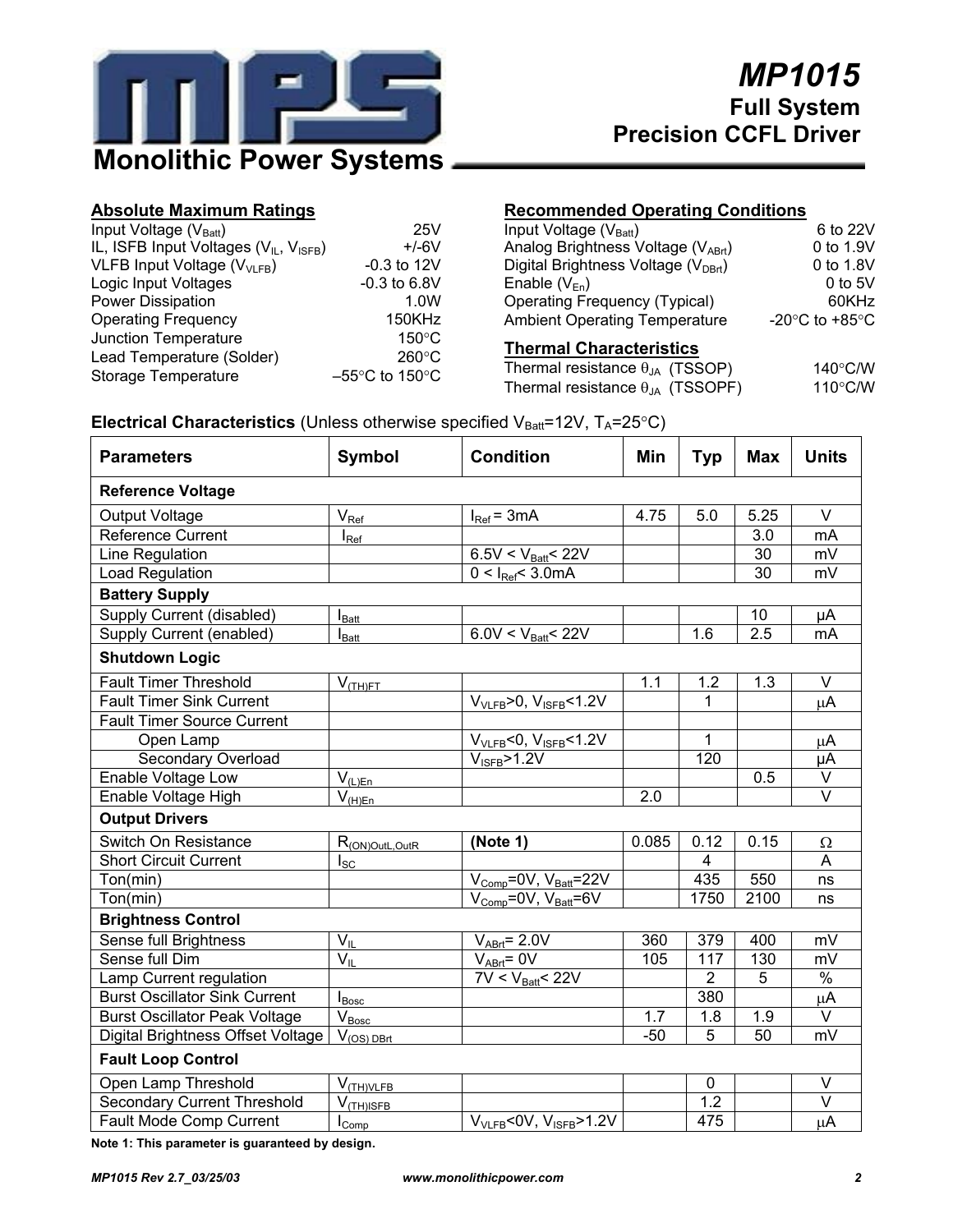

# **Pin Description**



## **Table 1: Pin Designators**

| <b>Pin Number</b> | <b>Pin Name</b> | <b>Pin Function</b>                                         |
|-------------------|-----------------|-------------------------------------------------------------|
|                   | ABrt            | Analog Dimming                                              |
| 2                 | IL              | Lamp Current Feedback Sense Input                           |
| 3                 | <b>Bosc</b>     | <b>Burst Oscillator Timing</b>                              |
| 4                 | <b>DBrt</b>     | <b>Burst Mode Dimming</b>                                   |
| 5                 | En              | Chip Enable. Do not float this pin.                         |
| 6                 | Drv             | Internally Generated MOSFET Gate Drive Supply Voltage (6V)  |
| 7                 | <b>Batt</b>     | Power Supply Input                                          |
| 8                 | OutL            | Output to Load (tank circuit)                               |
| 9                 | PGnd            | Power Ground                                                |
| 10                | <b>BtL</b>      | Regulated Output Voltage for Bootstrap Capacitor on Phase L |
| 11                | <b>BtR</b>      | Regulated Output Voltage for Bootstrap Capacitor on Phase R |
| 12 <sup>2</sup>   | PGnd            | Power Ground                                                |
| 13                | OutR            | Output to Load (tank circuit)                               |
| 14                | <b>Batt</b>     | Power Supply Input                                          |
| 15                | Ref             | Internally Generated Reference Voltage Output (5V)          |
| 16                | Comp            | Loop Compensation Capacitor                                 |
| 17                | FT.             | <b>Fault Timer</b>                                          |
| 18                | <b>VLFB</b>     | Open Lamp Detect (Lamp Voltage Feedback.)                   |
| 19                | <b>ISFB</b>     | Shorted Lamp Detect (Secondary Current Feedback)            |
| 20                | AGnd            | Small Signal Ground (Note 1)                                |

Note 1: For the MP1015EF, connect the exposed paddle to AGND (Pin 20).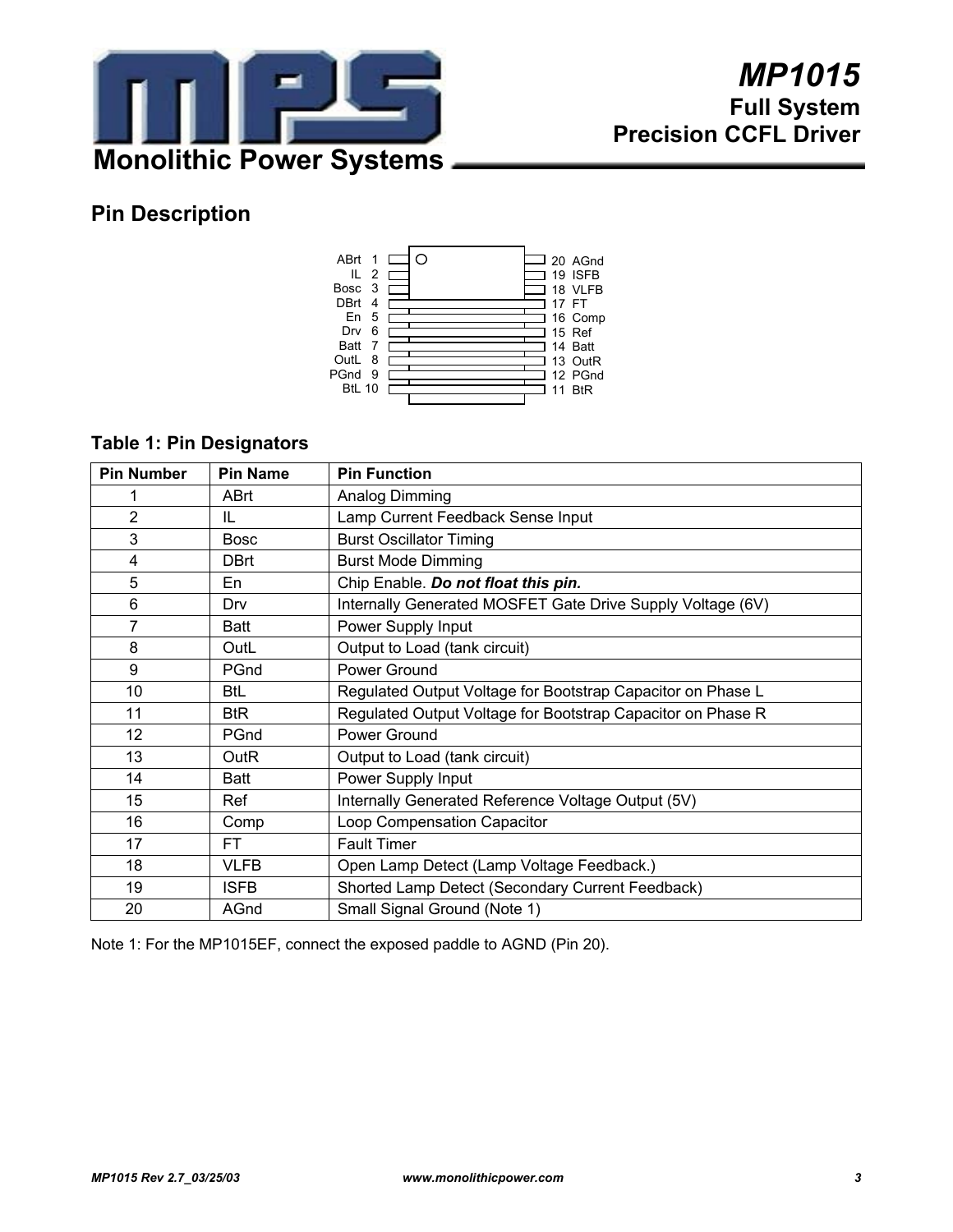

## **Figure 2: Functional Block Diagram**



# **Feature Description**

### **Brightness Control**

The MP1015 can operate in three modes: Analog Mode, Burst Mode with a DC input, or Burst Mode with an external PWM. The three modes are dependent on the pin connections as per Table 1.

Choosing the required burst repetition frequency can be achieved by an RC combination, as defined in component selection. The MP1015 has a soft on and soft off feature to reduce noise, when using burst mode dimming.

#### **Table 2: Function Mode**

| <b>Function</b>        | <b>Pin Connection</b>       |                             |                  |
|------------------------|-----------------------------|-----------------------------|------------------|
|                        | Pin 1                       | Pin 4                       | Pin <sub>3</sub> |
|                        | <b>ABrt</b>                 | <b>DBrt</b>                 | <b>Bosc</b>      |
| Analog Mode            | $0 - 1.9V$                  | $\mathsf{V}_{\mathsf{Ref}}$ | AGnd             |
| <b>Burst Mode with</b> |                             | $0 - 1.8V$                  | Rbosc            |
| DC input voltage       | $\mathsf{V}_{\mathsf{Ref}}$ |                             | Cbosc            |
| <b>Burst Mode from</b> | $\mathsf{V}_{\mathsf{Ref}}$ | <b>PWM</b>                  | 1.5V             |
| external source        |                             |                             |                  |

Brightness Polarity:

Burst: 100% duty cycle is at 1.8V Analog: 1.9V is maximum brightness

### **Fault Protection**

Open Lamp: The VLFB pin (#18) is used to detect whether an open lamp condition has occurred. During normal operation the VLFB pin is typically at 5V DC with an AC swing of +/- 2V. If an open lamp condition exists then the AC voltage on the VLFB line will swing below zero volts. When that occurs, the IC regulates the VLFB voltage to 10V p-p and a 1µA current source will inject into the FT pin. If the voltage at the FT pin exceeds 1.2V, then the chip will shut down.

**Excessive Secondary Current** (Shorted Lamp and UL safety specs): The ISFB pin (#19) is used to detect whether excessive secondary current has occurred. During normal operation the ISFB voltage is a 1V p-p AC signal centered at zero volts D.C. If a fault condition occurs that increases the secondary current, then the voltage at ISFB will be greater than 1.2V. When that occurs, the IC regulates the ISFB voltage to 2.4V p-p and a 120µA current source will inject into the FT pin. If the voltage at the FT pin exceeds 1.2V, then the chip will shut down.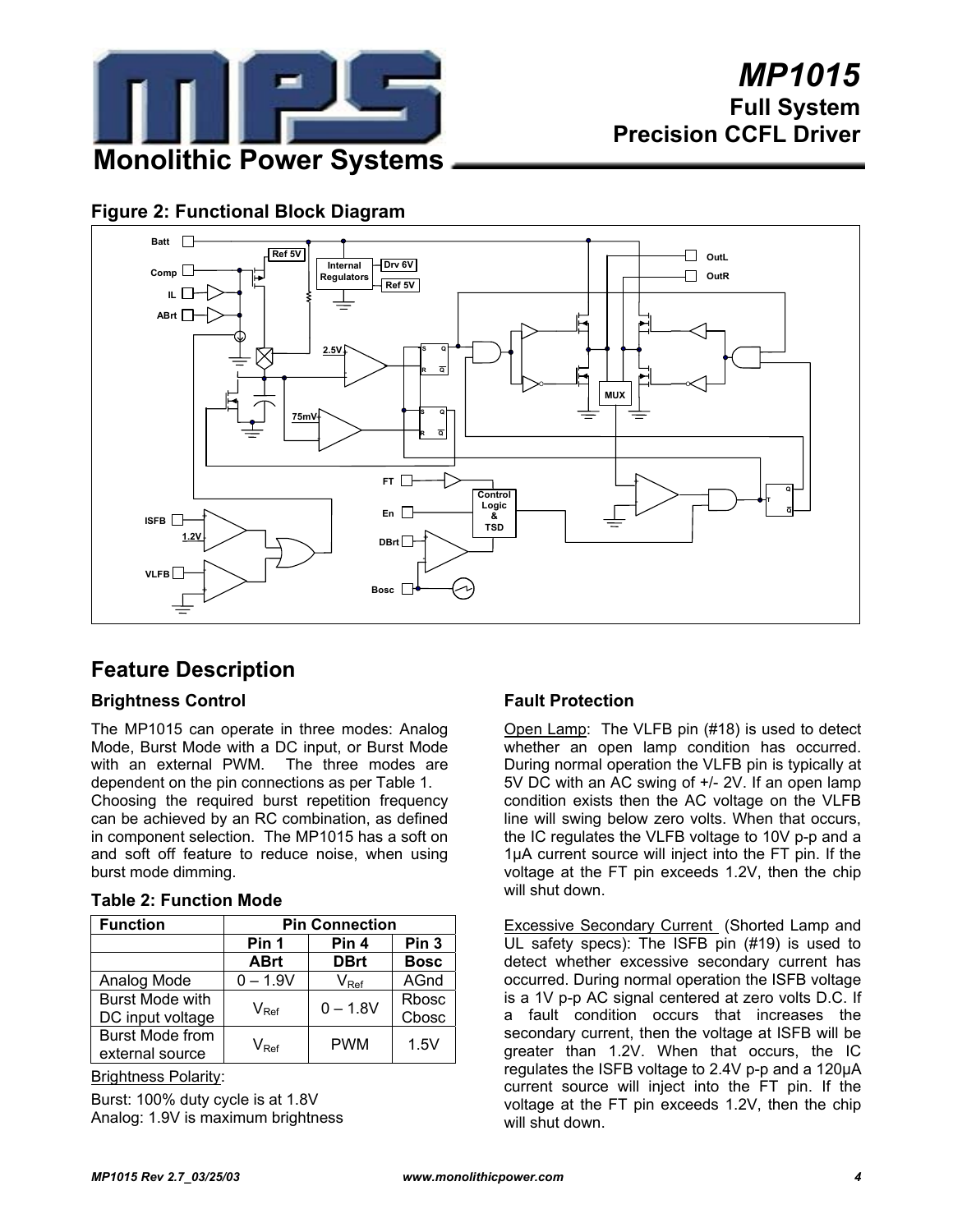

# **Feature Description** (continued)

Fault Timer: The timing for the fault timer will depend on the sourcing current, as described above, and the capacitor on the FT pin. The user can program the time for the voltage to rise before the chip detects a "real" fault. When a fault is triggered, then the internal drive voltage  $(V_{Drv})$  will collapse from 6.2V to 0V. The reference voltage will stay high at 5.0V.

### **Lamp Startup**

The strike voltage of the lamp will always be guaranteed at any temperature because the MP1015 uses a resonant topology for switching the outputs. The device will continue to switch at the resonant frequency of the tank until the strike voltage is achieved. This eliminates the need for external ramp timing circuits to ensure startup.

### **Chip Enable**

The chip has an on / off function, which is controlled by the En pin (#5). The enable signal goes directly to a Schmitt trigger. The chip will turn ON with an En = High and OFF with an En = Low.

# **Application Information**

#### **Pin 19 (ISFB) : Rsfb, Csfb , Risb and Cisb (Secondary Short Protection)**

The Rsfb and Csfb combination is used for feedback to the IS pin to detect excessive secondary current. *These resistors have to be +/- 5% tolerance components*. The value for Rsfb is approximately  $1.7K\Omega$  and Csfb is approximately 82nF. This will ensure that the voltage at the ISFB pin is typically 1.0V during steady state operation. The maximum value for Csfb is 93nF to ensure that the chip will meet the UL1950 specification. Risb and Cisb components are used as a high pass filter.

#### **Pin 18 (VLFB): Cs1, Cs2 and Rs (Open Lamp protection)**

The regulated open lamp voltage is proportional to the Cs1 and Cs2 ratio. Cs1 has to be rated at 3KV and is typically between 5 to 22pF. The value of Cs1 is typically 15pF and is chosen for a specified maximum frequency. The value of Cs2 is set by the

Customer to achieve the required open lamp voltage detection value, typically 4nF.

Cs2=Cs1 \* V(max)rms/ 3.5Vrms)

The value of Rs is typically 300KΩ (not critical).

### **Pin 17 (FT): Cft**

The Cft cap is used to set the fault timer. This capacitor will determine when the chip will reach the fault threshold value. The user can choose the cap value to set the time out value.

#### **Open Lamp Time**

Cft (nF) =  $T$ (open lamp) (1µA)/ 1.2 V

For a Cft= 820nF, then the time out for open lamp will be 0.98 sec.

#### **Secondary Short Turn Off time**

Because the sourcing current for a secondary short is approx. 120µA, then the off time when a resistive short occurs across the lamp will be approx 100 times faster than the open lamp time.

To reduce the turn off time even further, then by modifying the connection at the FT node to:



#### **Figure 3: Turn Off Time Adjustment**

For a Cap=10nF, then the time out for secondary short will be 0.11ms. The turn off time for the secondary short will be reduced by an additional 100 times.

#### *Note: The open lamp time will remain the same value as defined by Cft.*

#### **Pin 16 (Comp): Ccomp**

This cap is the system compensation cap that connects between comp and AGnd. A 1.5nf or 2.2nF cap is recommended. This cap should be X7R ceramic with a voltage rating sufficient for 5V biasing. The value of Ccomp affects the soft-on rise time and soft-off fall time.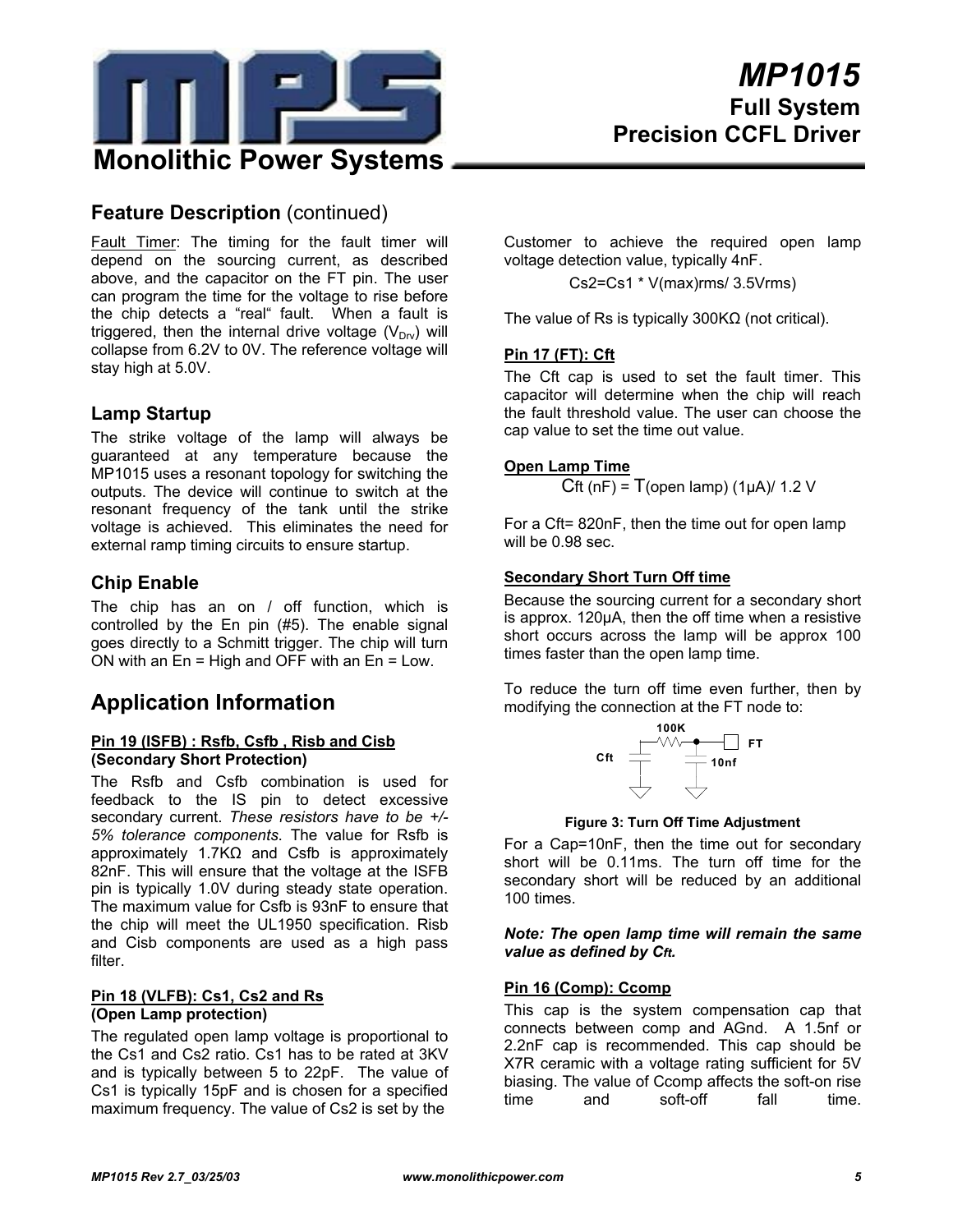

## **Application Information (Continued)**

#### **Pin 15 (Cref):**

Cref is the bypass cap for the internal 5.0V supply. This capacitor must be placed as close as possible to the pin. A maximum of 100 mils is recommended between the cap and the IC.The value of the cap is typically 0.47µF

### **Pin 14, Pin 7 & Pin 9 (Batt & PGnd): CbaR/L, Cba**

These caps are used as the bypass caps for the battery voltage supply line. These capacitors will absorb most of the input switching current of the inverter and will require adequate ripple rating. The typical current rating for Cba is > 500mArms. Typically CbaR and CbaL are 1µF and Cba is equal to 2 caps of 2.2µF.

#### **Pin 13 & Pin 8 (OutL & OutR)**: **Cp1, Rdamp, Rbleed**

The primary transformer current flows through this capacitor. Its value is typically 1µF and its voltage rating is sufficient for a 5V bias. The capacitor should be ceramic and have a ripple current rating greater than the primary current (typically 0.8Arms). It is more optimal to use two parallel 0.47µF ceramic caps for minimal ESR losses.

Rdamp and Rbleed are used to ensure that the bridge outputs are at 0V prior to startup. Typically Rbleed =  $4.3K\Omega$  and Rdamp = 1K $\Omega$ .

#### **Pin 11 and Pin 10 (BtL and BtR): Cbtl and Cbtr**

These are the reservoir caps for the upper switches' gate drive. They should be 10nF and made of X7R ceramic material and have a voltage rating for 6.6V biasing.

#### **Pin 6 (Drv): Cdrv**

This bypasses the 6.2V gate supply for the lower switches. The value should be 100nF ceramic Y5V or X7R material.

#### **Pin 5: (En)**

This pin will enable and disable the chip. Do not float this pin.

#### **Pin 4 (DBrt) : Rdbr, Cdbr**

This pin is used for burst brightness control. The DC voltage on this pin will control the burst percentage on the output. The signal is filtered for optimal operation. The active range is approximately 0.1V to 1.8V. The value of Rdbr and Cdbr is not critical.

#### **Pin 3 (Bosc): Cbosc, Rbosc**

The Cbosc and Rbosc will set the burst repetition rate and the minimum Ton. Set  $T_{min}$  to achieve the minimum required system brightness. Ensure that  $T_{min}$  is long enough that the lamp does not extinguish. These values are determined by the following steps:

1) Select a Minimum Duty Cycle  $(D_{MIN})$ . This is the ratio T<sub>FALL</sub> / (T<sub>FALL</sub> + T<sub>RISE</sub>) for the burst oscillator. For example: 10%

2) Determine Rbosc by the formula:

Rbox = 
$$
\frac{1.68 * [(1/D_{MIN}) - 1]}{0.42} + 4
$$

$$
350 * 10^{-6}
$$

3) Select a burst frequency and find  $T_{\text{TOTAL}}$  where  $T_{\text{TOTAL}}$  = 1/burst frequency. Then determine Cbosc by the formula:

$$
C\textrm{bosc} = \frac{(1-D_{\textrm{MIN}})}{0.42 \times \textrm{Rbosc} \times f_{\textrm{bosc}}}
$$

Where:

 $f_{\text{base}}$ = burst frequency rate in Hz  $T_{min}$ = Minimum burst time in sec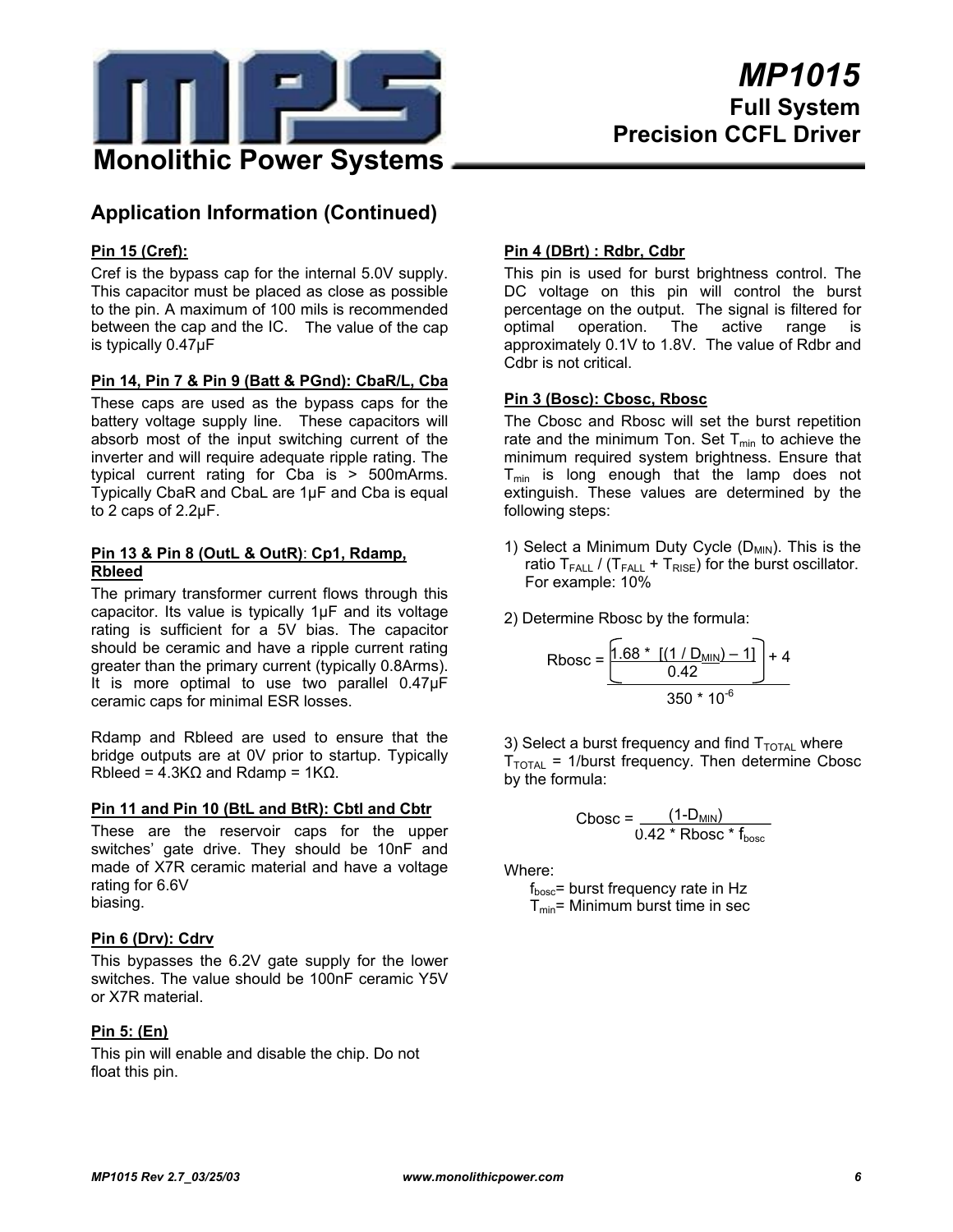

## **Figure 4: Open\_Lamp Voltage Setup and UL Test Protection Application Information**



Xcsfb = 11( 2 \* 3.14 \* F\* Csfb ), F = 100K Csfb = 1/(2 \* 3.14 \* 100K \* Xcsfb) = 70mA /(2 \* 3.14 \* 100K \* 1.2V) = 93nF Get Csfb\_max = 93nF, therefore Csfb is selected below 93nF approx 75nF or 68nF.

Rsfb = E / I = 1.2V / 0.7mA = 1.7K

Get Rsfb\_min = 1.7K, therefore Rsfb is selected above 1.7K approx 12K ~ 3.9K.